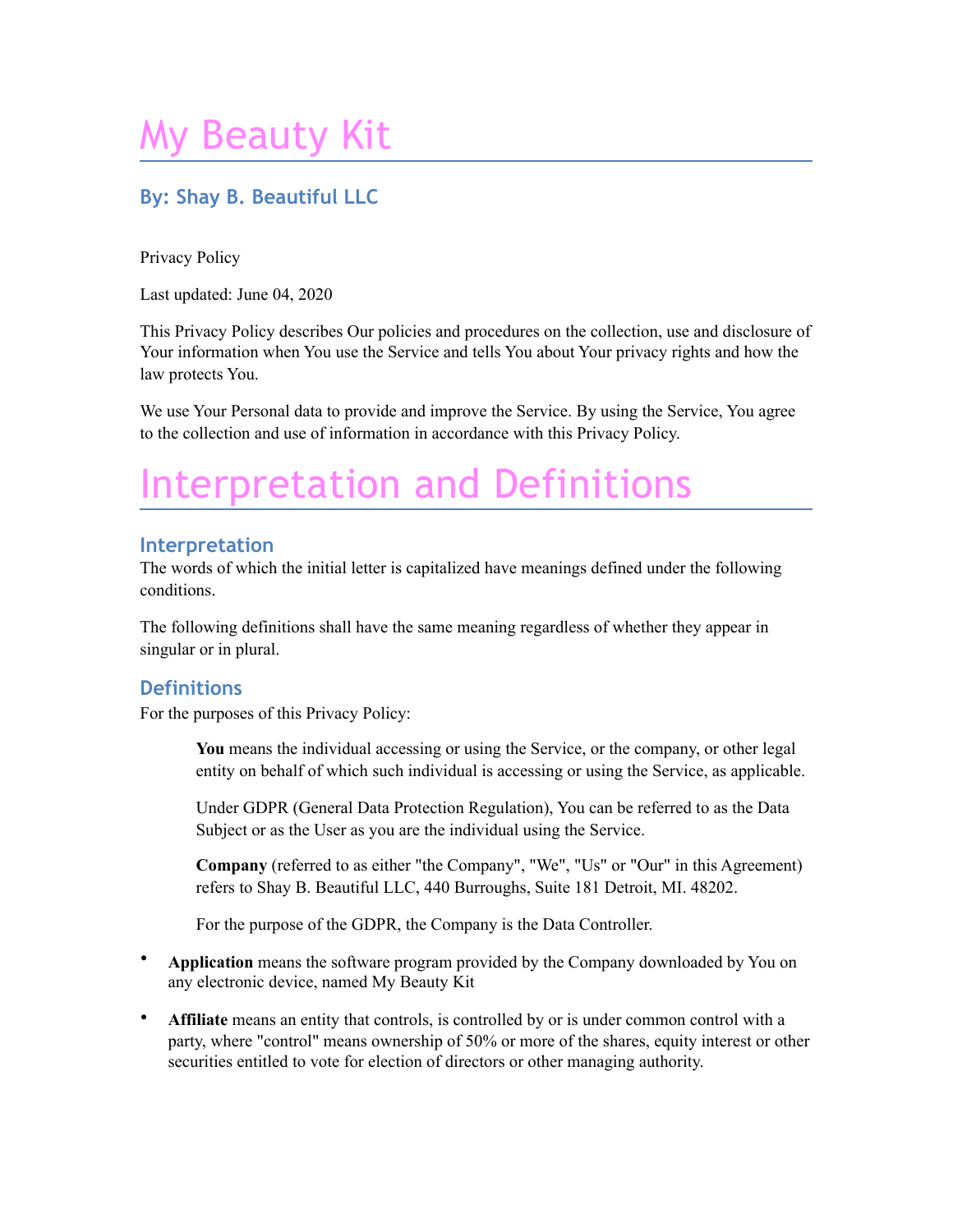- **Account** means a unique account created for You to access our Service or parts of our Service.
- **Service** refers to the Application.
- **Country** refers to: Michigan, United States

**Service Provider** means any natural or legal person who processes the data on behalf of the Company. It refers to third-party companies or individuals employed by the Company to facilitate the Service, to provide the Service on behalf of the Company, to perform services related to the Service or to assist the Company in analyzing how the Service is used.

For the purpose of the GDPR, Service Providers are considered Data Processors.

- **Third-party Social Media Service** refers to any website or any social network website through which a User can log in or create an account to use the Service.
- **Facebook Fan Page** is a public profile named mybeautykit app specifically created by the Company on the Facebook social network, accessible from https://facebook.com/ mybeautykit\_app

**Personal Data** is any information that relates to an identified or identifiable individual.

For the purposes for GDPR, Personal Data means any information relating to You such as a name, an identification number, location data, online identifier or to one or more factors specific to the physical, physiological, genetic, mental, economic, cultural or social identity.

For the purposes of the CCPA, Personal Data means any information that identifies, relates to, describes or is capable of being associated with, or could reasonably be linked, directly or indirectly, with You.

- **Device** means any device that can access the Service such as a computer, a cellphone or a digital tablet.
- **Usage Data** refers to data collected automatically, either generated by the use of the Service or from the Service infrastructure itself (for example, the duration of a page visit).
- **Data Controller**, for the purposes of the GDPR (General Data Protection Regulation), refers to the Company as the legal person which alone or jointly with others determines the purposes and means of the processing of Personal Data.
- **Do Not Track** (DNT) is a concept that has been promoted by US regulatory authorities, in particular the U.S. Federal Trade Commission (FTC), for the Internet industry to develop and implement a mechanism for allowing internet users to control the tracking of their online activities across websites.
- **Business**, for the purpose of the CCPA (California Consumer Privacy Act), refers to the Company as the legal entity that collects Consumers' personal information and determines the purposes and means of the processing of Consumers' personal information, or on behalf of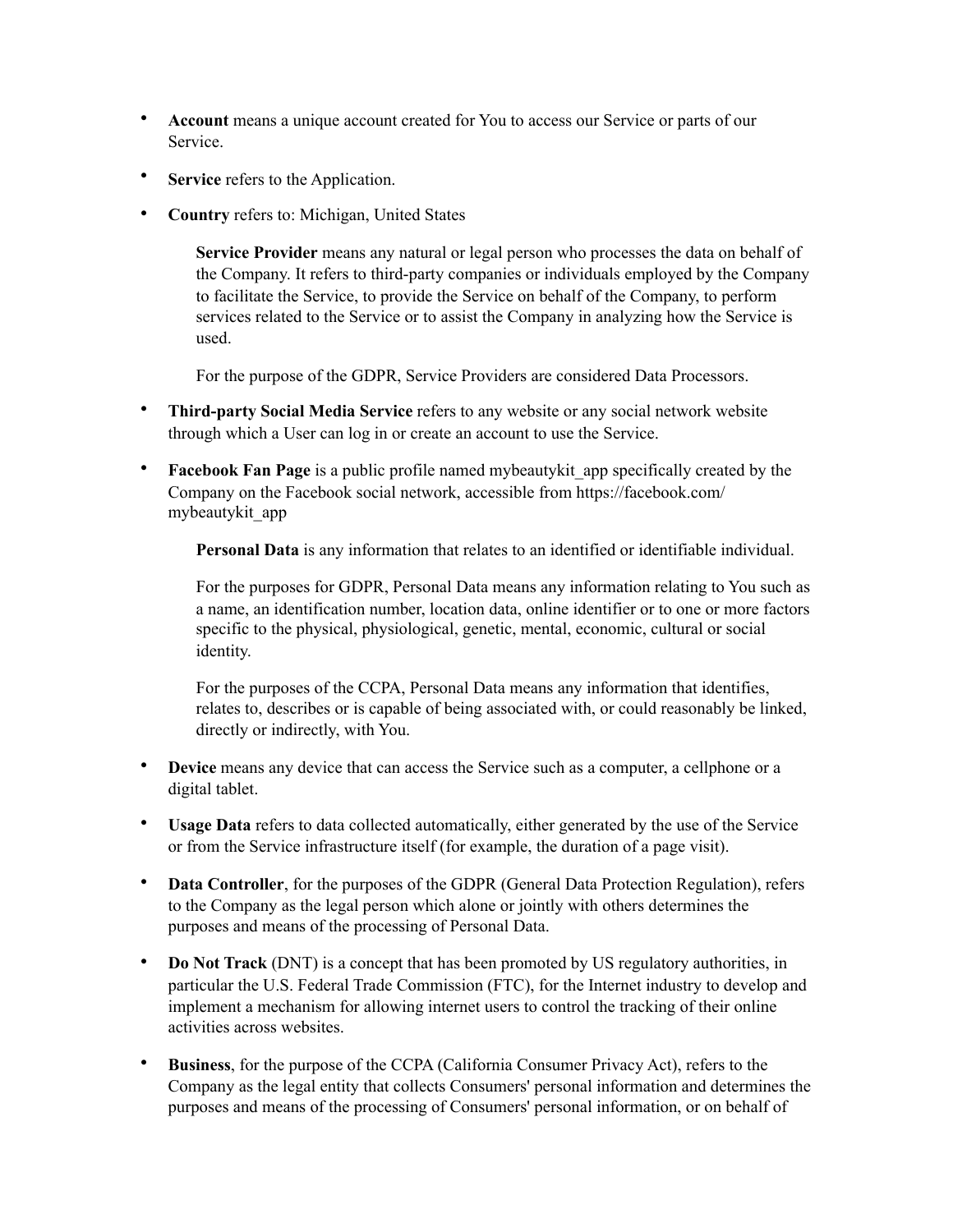which such information is collected and that alone, or jointly with others, determines the purposes and means of the processing of consumers' personal information, that does business in the State of California.

- **Consumer**, for the purpose of the CCPA (California Consumer Privacy Act), means a natural person who is a California resident. A resident, as defined in the law, includes (1) every individual who is in the USA for other than a temporary or transitory purpose, and (2) every individual who is domiciled in the USA who is outside the USA for a temporary or transitory purpose.
- **Sale**, for the purpose of the CCPA (California Consumer Privacy Act), means selling, renting, releasing, disclosing, disseminating, making available, transferring, or otherwise communicating orally, in writing, or by electronic or other means, a Consumer's Personal information to another business or a third party for monetary or other valuable consideration.

## Collecting and Using Your Personal Data

## **Types of Data Collected**

#### **Personal Data**

While using Our Service, We may ask You to provide Us with certain personally identifiable information that can be used to contact or identify You. Personally identifiable information may include, but is not limited to:

- Email address
- First name and last name
- Usage Data

#### **Usage Data**

Usage Data is collected automatically when using the Service.

Usage Data may include information such as Your Device's Internet Protocol address (e.g. IP address), browser type, browser version, the pages of our Service that You visit, the time and date of Your visit, the time spent on those pages, unique device identifiers and other diagnostic data.

When You access the Service by or through a mobile device, We may collect certain information automatically, including, but not limited to, the type of mobile device You use, Your mobile device unique ID, the IP address of Your mobile device, Your mobile operating system, the type of mobile Internet browser You use, unique device identifiers and other diagnostic data.

We may also collect information that Your browser sends whenever You visit our Service or when You access the Service by or through a mobile device.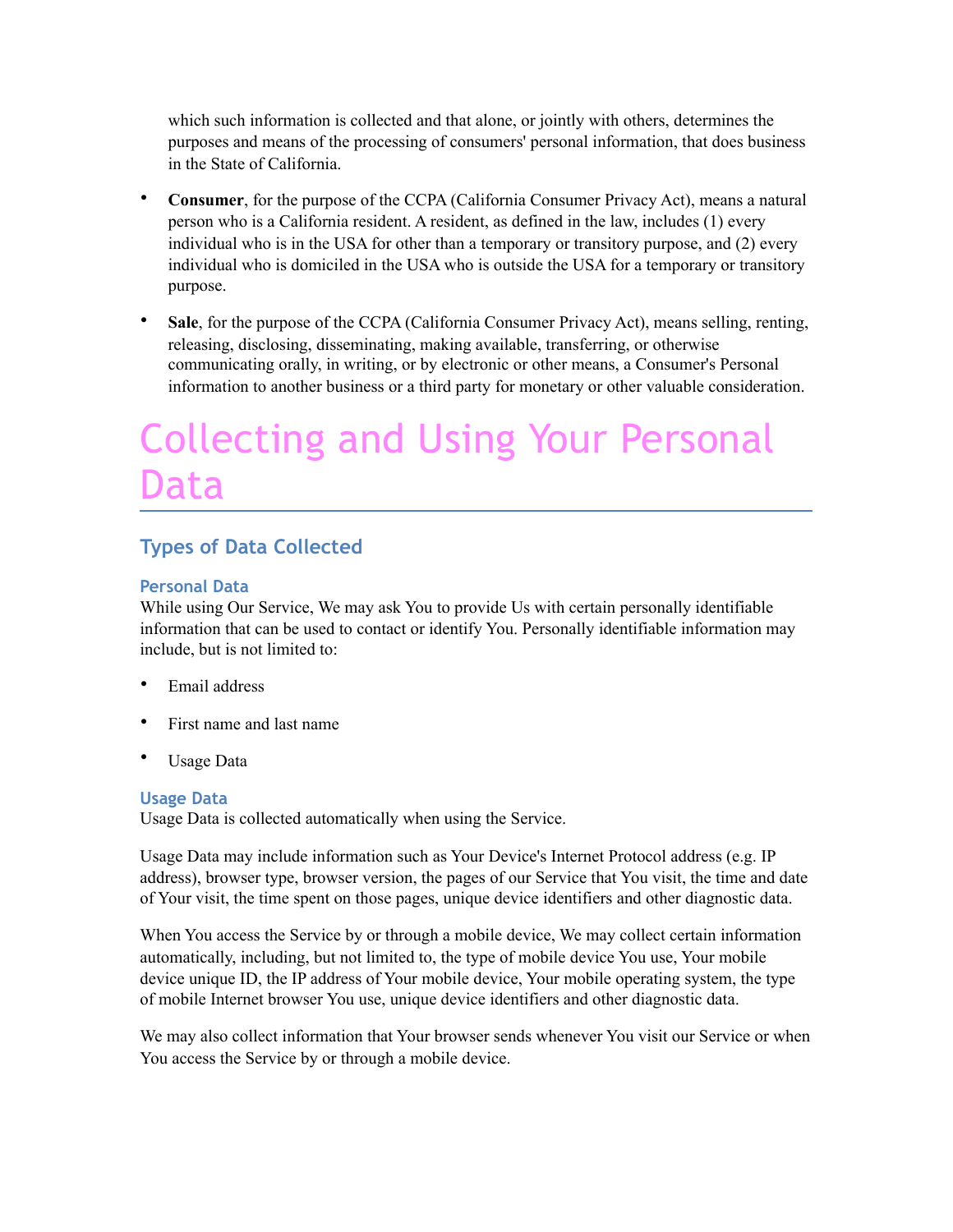#### **Information from Third-Party Social Media Services**

The Company allows You to create an account and log in to use the Service through the following Third-party Social Media Services:

- Google
- Facebook
- **Twitter**

If You decide to register through or otherwise grant us access to a Third-Party Social Media Service, We may collect Personal data that is already associated with Your Third-Party Social Media Service's account, such as Your name, Your email address, Your activities or Your contact list associated with that account.

You may also have the option of sharing additional information with the Company through Your Third-Party Social Media Service's account. If You choose to provide such information and Personal Data, during registration or otherwise, You are giving the Company permission to use, share, and store it in a manner consistent with this Privacy Policy.

#### **Information Collected while Using the Application**

While using Our Application, in order to provide features of Our Application, We may collect, with your prior permission:

We use this information to provide features of Our Service, to improve and customize Our Service. The information may be uploaded to the Company's servers and/or a Service Provider's server or it be simply stored on Your device.

You can enable or disable access to this information at any time, through Your Device settings.

## **Use of Your Personal Data**

The Company may use Personal Data for the following purposes:

- **To provide and maintain our Service**, including to monitor the usage of our Service.
- **To manage Your Account:** to manage Your registration as a user of the Service. The Personal Data You provide can give You access to different functionalities of the Service that are available to You as a registered user.
- **For the performance of a contract:** the development, compliance and undertaking of the purchase contract for the products, items or services You have purchased or of any other contract with Us through the Service.
- **To contact You:** To contact You by email, telephone calls, SMS, or other equivalent forms of electronic communication, such as a mobile application's push notifications regarding updates or informative communications related to the functionalities, products or contracted services, including the security updates, when necessary or reasonable for their implementation.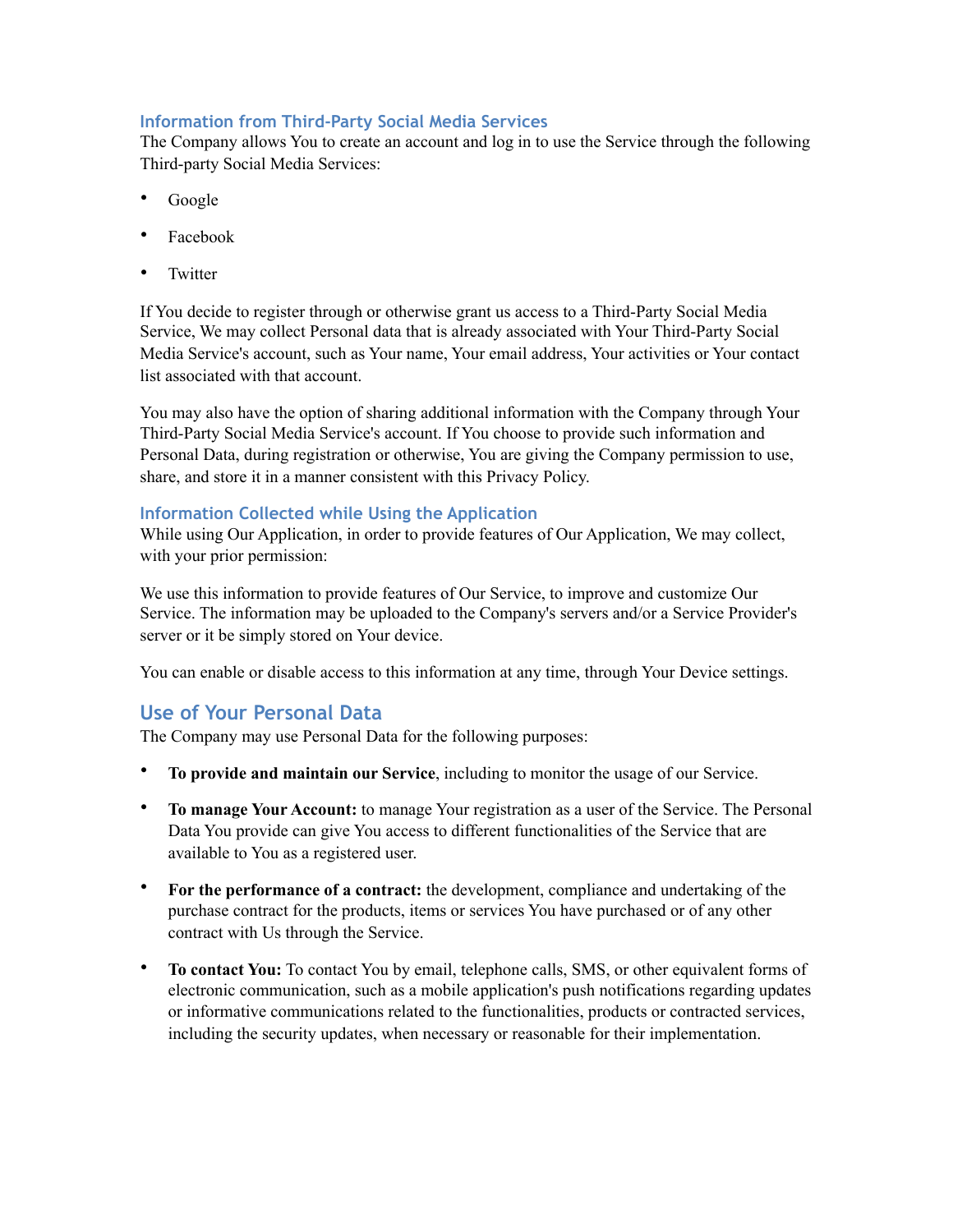- **To provide You** with news, special offers and general information about other goods, services and events which we offer that are similar to those that you have already purchased or enquired about unless You have opted not to receive such information.
- **To manage Your requests:** To attend and manage Your requests to Us.

We may share your personal information in the following situations:

- **With Service Providers:** We may share Your personal information with Service Providers to monitor and analyze the use of our Service, to show advertisements to You to help support and maintain Our Service, to advertise on third party websites to You after You visited our Service, for payment processing, to contact You.
- **For Business transfers:** We may share or transfer Your personal information in connection with, or during negotiations of, any merger, sale of Company assets, financing, or acquisition of all or a portion of our business to another company.
- **With Affiliates:** We may share Your information with Our affiliates, in which case we will require those affiliates to honor this Privacy Policy. Affiliates include Our parent company and any other subsidiaries, joint venture partners or other companies that We control or that are under common control with Us.
- **With Business partners:** We may share Your information with Our business partners to offer You certain products, services or promotions.
- **With other users:** when You share personal information or otherwise interact in the public areas with other users, such information may be viewed by all users and may be publicly distributed outside. If You interact with other users or register through a Third-Party Social Media Service, Your contacts on the Third-Party Social Media Service may see Your name, profile, pictures and description of Your activity. Similarly, other users will be able to view descriptions of Your activity, communicate with You and view Your profile.

### **Retention of Your Personal Data**

The Company will retain Your Personal Data only for as long as is necessary for the purposes set out in this Privacy Policy. We will retain and use Your Personal Data to the extent necessary to comply with our legal obligations (for example, if we are required to retain your data to comply with applicable laws), resolve disputes, and enforce our legal agreements and policies.

The Company will also retain Usage Data for internal analysis purposes. Usage Data is generally retained for a shorter period of time, except when this data is used to strengthen the security or to improve the functionality of Our Service, or We are legally obligated to retain this data for longer time periods.

### **Transfer of Your Personal Data**

Your information, including Personal Data, is processed at the Company's operating offices and in any other places where the parties involved in the processing are located. It means that this information may be transferred to — and maintained on — computers located outside of Your state, province, country or other governmental jurisdiction where the data protection laws may differ than those from Your jurisdiction.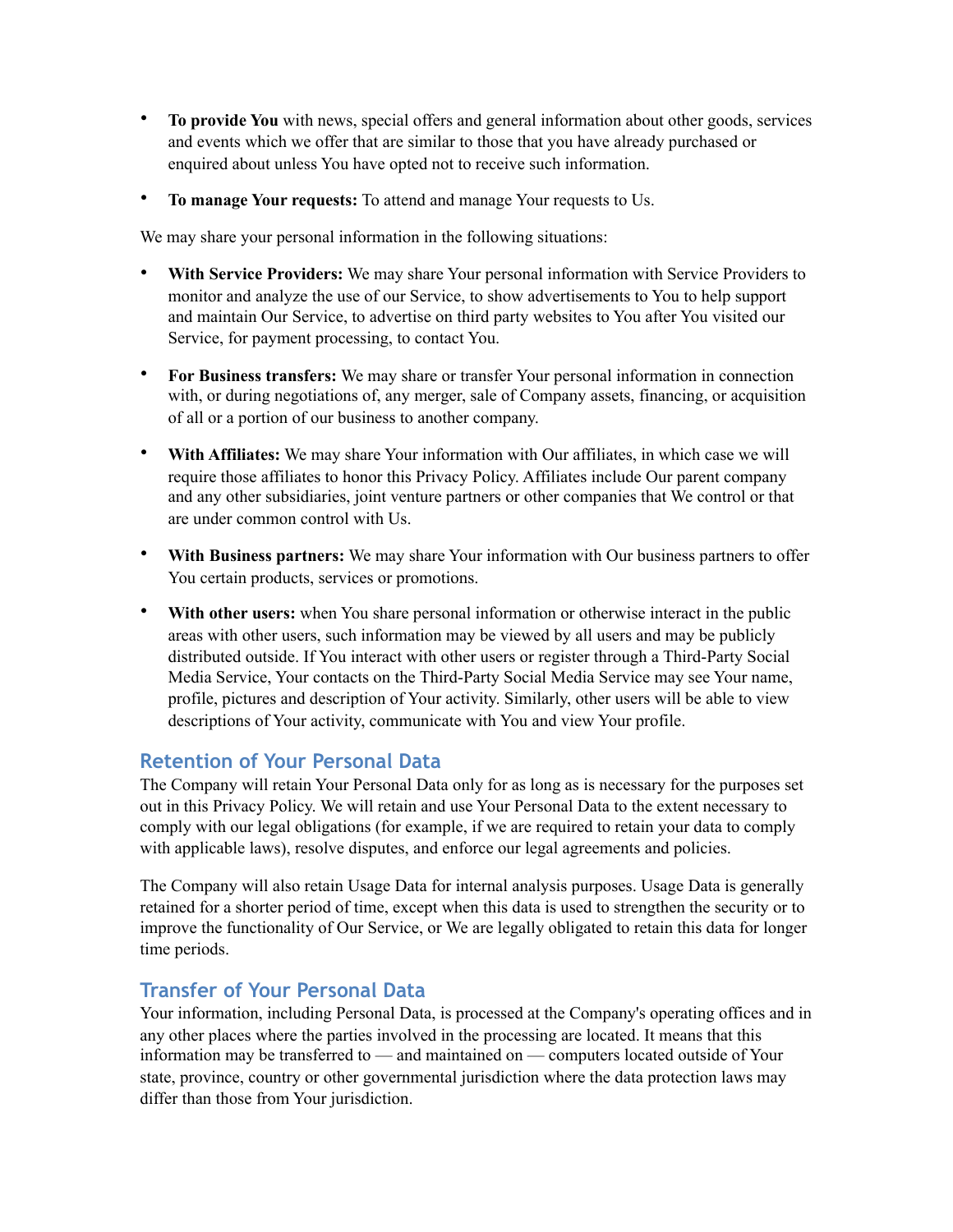Your consent to this Privacy Policy followed by Your submission of such information represents Your agreement to that transfer.

The Company will take all steps reasonably necessary to ensure that Your data is treated securely and in accordance with this Privacy Policy and no transfer of Your Personal Data will take place to an organization or a country unless there are adequate controls in place including the security of Your data and other personal information.

## **Disclosure of Your Personal Data**

#### **Business Transactions**

If the Company is involved in a merger, acquisition or asset sale, Your Personal Data may be transferred. We will provide notice before Your Personal Data is transferred and becomes subject to a different Privacy Policy.

#### **Law enforcement**

Under certain circumstances, the Company may be required to disclose Your Personal Data if required to do so by law or in response to valid requests by public authorities (e.g. a court or a government agency).

### **Other legal requirements**

The Company may disclose Your Personal Data in the good faith belief that such action is necessary to:

- Comply with a legal obligation
- Protect and defend the rights or property of the Company
- Prevent or investigate possible wrongdoing in connection with the Service
- Protect the personal safety of Users of the Service or the public
- Protect against legal liability

## **Security of Your Personal Data**

The security of Your Personal Data is important to Us, but remember that no method of transmission over the Internet, or method of electronic storage is 100% secure. While We strive to use commercially acceptable means to protect Your Personal Data, We cannot guarantee its absolute security.

## Detailed Information on the Processing of Your Personal Data

Service Providers have access to Your Personal Data only to perform their tasks on Our behalf and are obligated not to disclose or use it for any other purpose.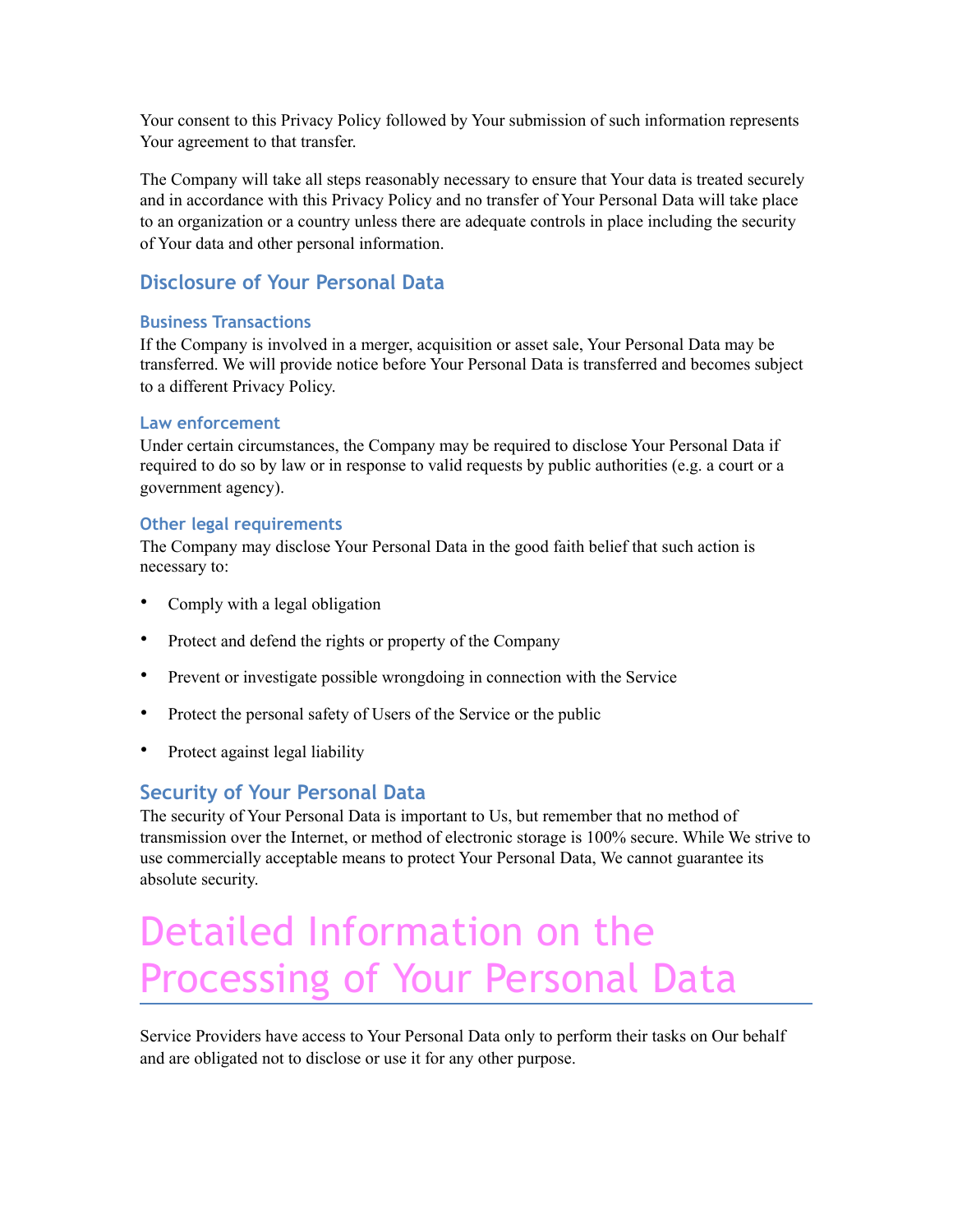### **Analytics**

We may use third-party Service providers to monitor and analyze the use of our Service.

#### **Google Analytics**

Google Analytics is a web analytics service offered by Google that tracks and reports website traffic. Google uses the data collected to track and monitor the use of our Service. This data is shared with other Google services. Google may use the collected data to contextualise and personalise the ads of its own advertising network.

You may opt-out of certain Google Analytics features through your mobile device settings, such as your device advertising settings or by following the instructions provided by Google in their Privacy Policy:<https://policies.google.com/privacy?hl=en>

For more information on the privacy practices of Google, please visit the Google Privacy Terms web page: <https://policies.google.com/privacy?hl=en>

#### **Firebase**

Firebase is an analytics service provided by Google Inc.

You may opt-out of certain Firebase features through your mobile device settings, such as your device advertising settings or by following the instructions provided by Google in their Privacy Policy:<https://policies.google.com/privacy?hl=en>

We also encourage you to review the Google's policy for safeguarding your data: [https://](https://support.google.com/analytics/answer/6004245) [support.google.com/analytics/answer/6004245](https://support.google.com/analytics/answer/6004245).

For more information on what type of information Firebase collects, please visit the Google Privacy Terms web page:<https://policies.google.com/privacy?hl=en>

### **Advertising**

We may use Service providers to show advertisements to You to help support and maintain Our Service.

#### **Google AdSense DoubleClick Cookie**

Google, as a third party vendor, uses cookies to serve ads on our Service. Google's use of the DoubleClick cookie enables it and its partners to serve ads to our users based on their visit to our Service or other websites on the Internet.

You may opt out of the use of the DoubleClick Cookie for interest-based advertising by visiting the Google Ads Settings web page: <http://www.google.com/ads/preferences/>

### **Email Marketing**

We may use Your Personal Data to contact You with newsletters, marketing or promotional materials and other information that may be of interest to You. You may opt-out of receiving any, or all, of these communications from Us by following the unsubscribe link or instructions provided in any email We send or by contacting Us.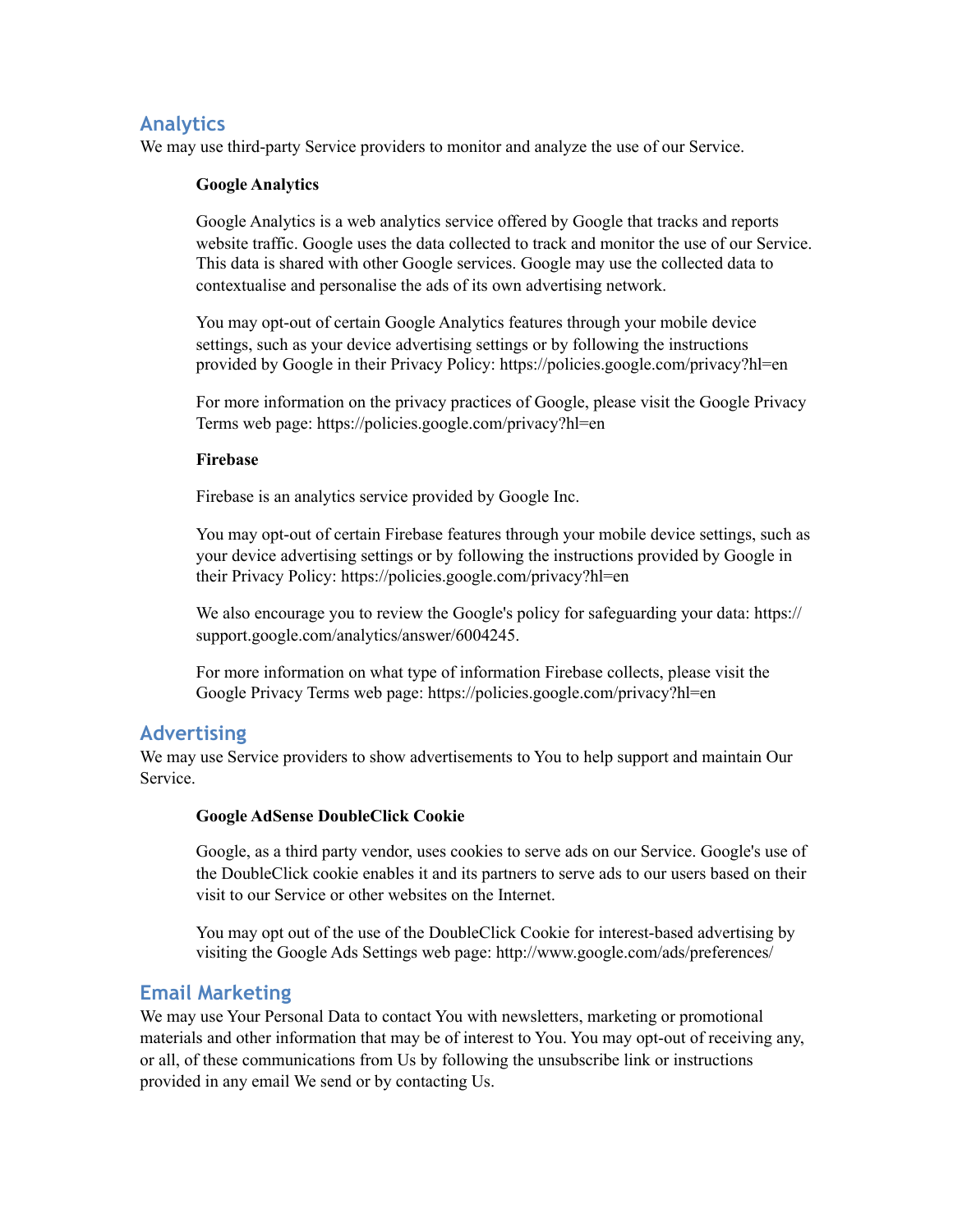We may use Email Marketing Service Providers to manage and send emails to You.

### **Behavioral Remarketing**

The Company uses remarketing services to advertise on third party websites to You after You visited our Service. We and Our third-party vendors use cookies to inform, optimize and serve ads based on Your past visits to our Service.

#### **Google Ads (AdWords)**

Google Ads (AdWords) remarketing service is provided by Google Inc.

You can opt-out of Google Analytics for Display Advertising and customise the Google Display Network ads by visiting the Google Ads Settings page: [http://www.google.com/](http://www.google.com/settings/ads) [settings/ads](http://www.google.com/settings/ads)

Google also recommends installing the Google Analytics Opt-out Browser Add-on <https://tools.google.com/dlpage/gaoptout> - for your web browser. Google Analytics Optout Browser Add-on provides visitors with the ability to prevent their data from being collected and used by Google Analytics.

For more information on the privacy practices of Google, please visit the Google Privacy Terms web page: <https://policies.google.com/privacy?hl=en>

#### **Twitter**

Twitter remarketing service is provided by Twitter Inc.

You can opt-out from Twitter's interest-based ads by following their instructions: [https://](https://support.twitter.com/articles/20170405) [support.twitter.com/articles/20170405](https://support.twitter.com/articles/20170405)

You can learn more about the privacy practices and policies of Twitter by visiting their Privacy Policy page: <https://twitter.com/privacy>

#### **Facebook**

Facebook remarketing service is provided by Facebook Inc.

You can learn more about interest-based advertising from Facebook by visiting this page: <https://www.facebook.com/help/164968693837950>

To opt-out from Facebook's interest-based ads, follow these instructions from Facebook: <https://www.facebook.com/help/568137493302217>

Facebook adheres to the Self-Regulatory Principles for Online Behavioural Advertising established by the Digital Advertising Alliance. You can also opt-out from Facebook and other participating companies through the Digital Advertising Alliance in the USA [http://](http://www.aboutads.info/choices/) [www.aboutads.info/choices/,](http://www.aboutads.info/choices/) the Digital Advertising Alliance of Canada in Canada [http://](http://youradchoices.ca/) [youradchoices.ca/](http://youradchoices.ca/) or the European Interactive Digital Advertising Alliance in Europe [http://www.youronlinechoices.eu/,](http://www.youronlinechoices.eu/) or opt-out using your mobile device settings.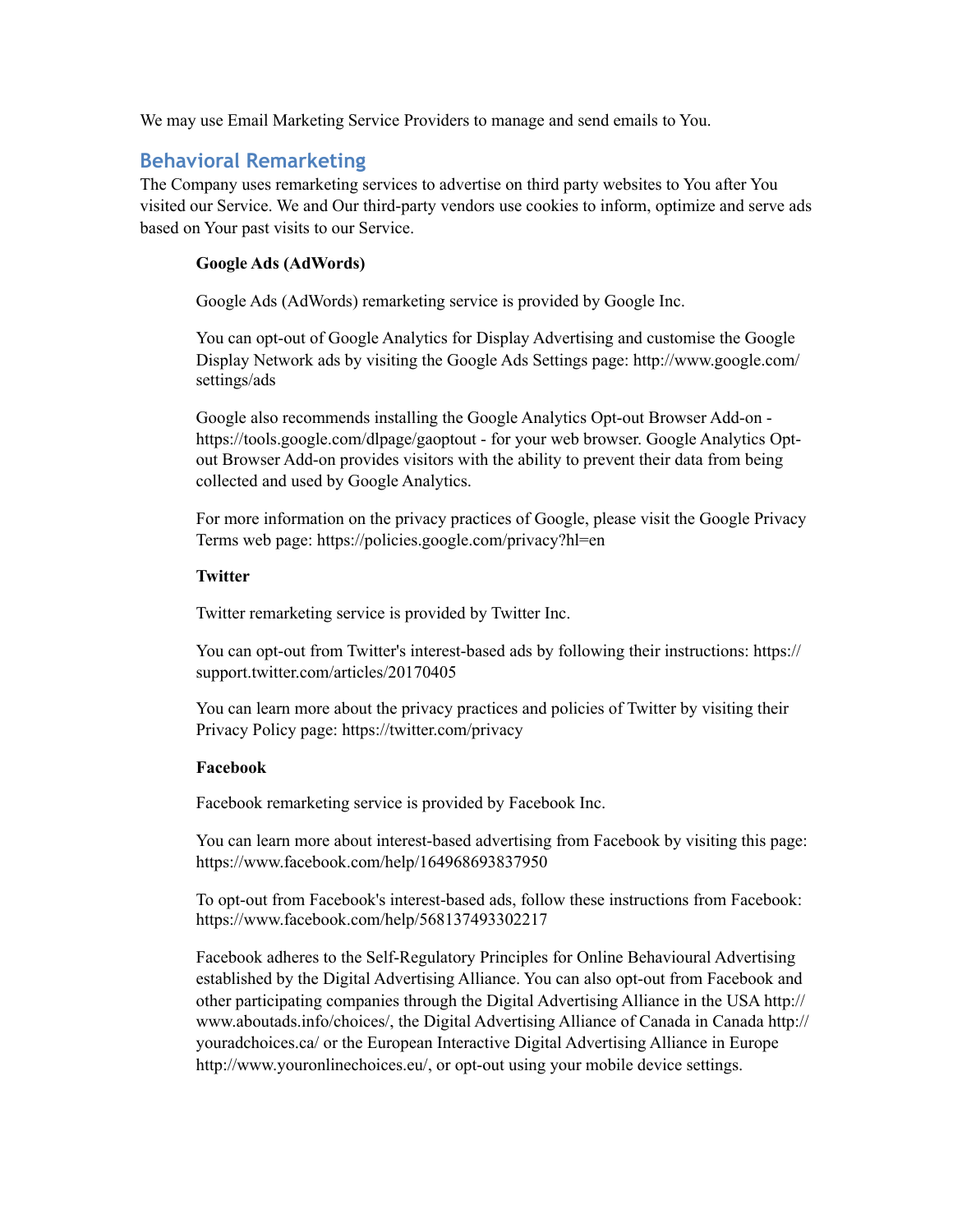For more information on the privacy practices of Facebook, please visit Facebook's Data Policy: <https://www.facebook.com/privacy/explanation>

#### **Pinterest**

Pinterest remarketing service is provided by Pinterest Inc.

You can opt-out from Pinterest's interest-based ads by enabling the "Do Not Track" functionality of your web browser or by following Pinterest instructions: [http://](http://help.pinterest.com/en/articles/personalization-and-data) [help.pinterest.com/en/articles/personalization-and-data](http://help.pinterest.com/en/articles/personalization-and-data)

You can learn more about the privacy practices and policies of Pinterest by visiting their Privacy Policy page: <https://about.pinterest.com/en/privacy-policy>

### **Payments**

We may provide paid products and/or services within the Service. In that case, we may use thirdparty services for payment processing (e.g. payment processors).

We will not store or collect Your payment card details. That information is provided directly to Our third-party payment processors whose use of Your personal information is governed by their Privacy Policy. These payment processors adhere to the standards set by PCI-DSS as managed by the PCI Security Standards Council, which is a joint effort of brands like Visa, Mastercard, American Express and Discover. PCI-DSS requirements help ensure the secure handling of payment information.

#### **Apple Store In-App Payments**

Their Privacy Policy can be viewed at<https://www.apple.com/legal/privacy/en-ww/>

#### **Google Play In-App Payments**

Their Privacy Policy can be viewed at<https://www.google.com/policies/privacy/>

#### **PayPal**

Their Privacy Policy can be viewed at [https://www.paypal.com/webapps/mpp/ua/privacy](https://www.paypal.com/webapps/mpp/ua/privacy-full)[full](https://www.paypal.com/webapps/mpp/ua/privacy-full)

# GDPR Privacy

## **Legal Basis for Processing Personal Data under GDPR**

We may process Personal Data under the following conditions:

- **Consent:** You have given Your consent for processing Personal Data for one or more specific purposes.
- **Performance of a contract:** Provision of Personal Data is necessary for the performance of an agreement with You and/or for any pre-contractual obligations thereof.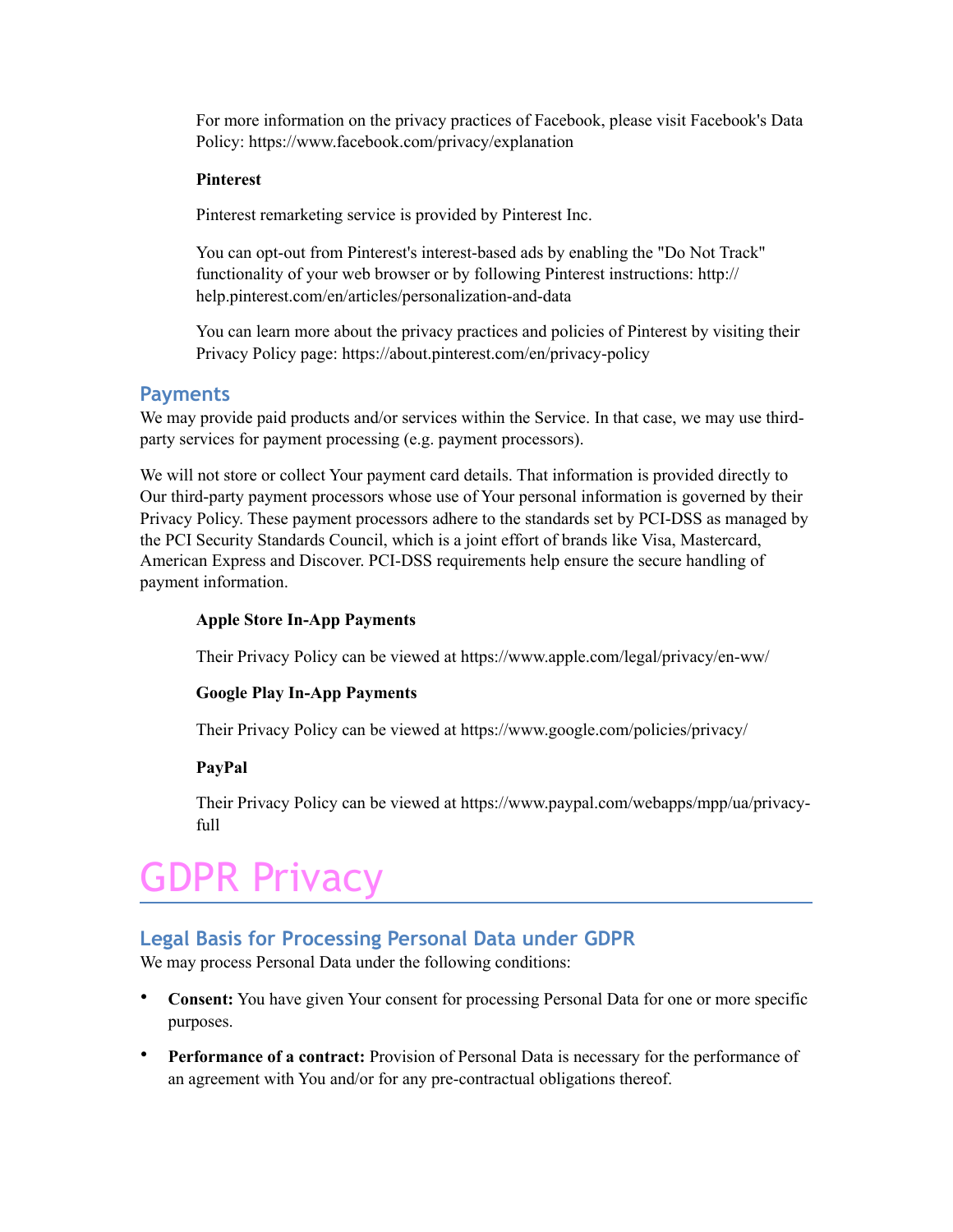- **Legal obligations:** Processing Personal Data is necessary for compliance with a legal obligation to which the Company is subject.
- **Vital interests:** Processing Personal Data is necessary in order to protect Your vital interests or of another natural person.
- **Public interests:** Processing Personal Data is related to a task that is carried out in the public interest or in the exercise of official authority vested in the Company.
- **Legitimate interests:** Processing Personal Data is necessary for the purposes of the legitimate interests pursued by the Company.

In any case, the Company will gladly help to clarify the specific legal basis that applies to the processing, and in particular whether the provision of Personal Data is a statutory or contractual requirement, or a requirement necessary to enter into a contract.

## **Your Rights under the GDPR**

The Company undertakes to respect the confidentiality of Your Personal Data and to guarantee You can exercise Your rights.

You have the right under this Privacy Policy, and by law if You are within the EU, to:

- **Request access to Your Personal Data.** The right to access, update or delete the information We have on You. Whenever made possible, you can access, update or request deletion of Your Personal Data directly within Your account settings section. If you are unable to perform these actions yourself, please contact Us to assist You. This also enables You to receive a copy of the Personal Data We hold about You.
- **Request correction of the Personal Data that We hold about You.** You have the right to to have any incomplete or inaccurate information We hold about You corrected.
- **Object to processing of Your Personal Data.** This right exists where We are relying on a legitimate interest as the legal basis for Our processing and there is something about Your particular situation, which makes You want to object to our processing of Your Personal Data on this ground. You also have the right to object where We are processing Your Personal Data for direct marketing purposes.
- **Request erasure of Your Personal Data.** You have the right to ask Us to delete or remove Personal Data when there is no good reason for Us to continue processing it.
- **Request the transfer of Your Personal Data.** We will provide to You, or to a third-party You have chosen, Your Personal Data in a structured, commonly used, machine-readable format. Please note that this right only applies to automated information which You initially provided consent for Us to use or where We used the information to perform a contract with You.
- **Withdraw Your consent.** You have the right to withdraw Your consent on using your Personal Data. If You withdraw Your consent, We may not be able to provide You with access to certain specific functionalities of the Service.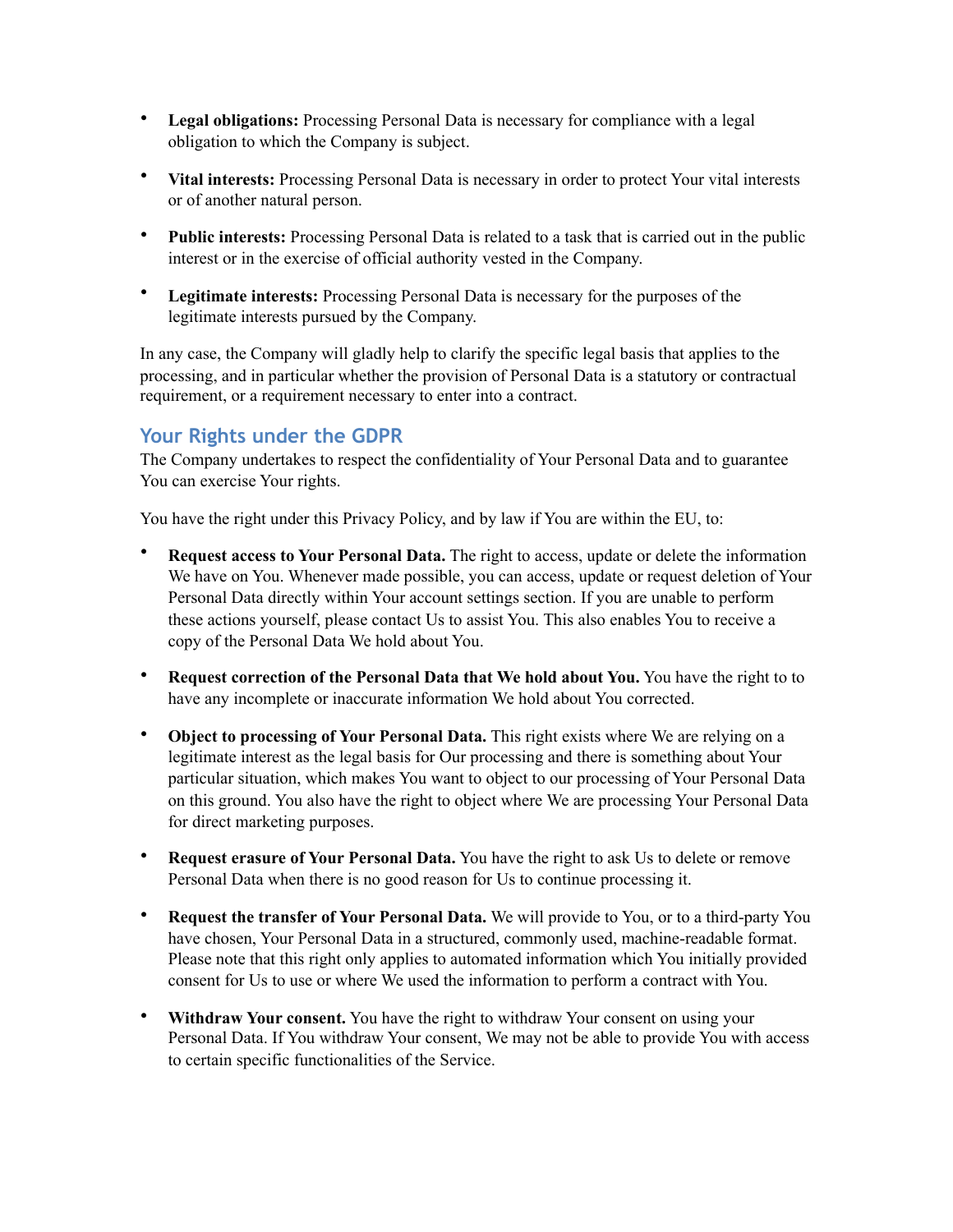## **Exercising of Your GDPR Data Protection Rights**

You may exercise Your rights of access, rectification, cancellation and opposition by contacting Us. Please note that we may ask You to verify Your identity before responding to such requests. If You make a request, We will try our best to respond to You as soon as possible.

You have the right to complain to a Data Protection Authority about Our collection and use of Your Personal Data. For more information, if You are in the European Economic Area (EEA), please contact Your local data protection authority in the EEA.

## Facebook Fan Page

## **Data Controller for the Facebook Fan Page**

The Company is the Data Controller of Your Personal Data collected while using the Service. As operator of the Facebook Fan Page (https://facebook.com/mybeautykit\_app), the Company and the operator of the social network Facebook are Joint Controllers.

The Company has entered into agreements with Facebook that define the terms for use of the Facebook Fan Page, among other things. These terms are mostly based on the Facebook Terms of Service: <https://www.facebook.com/terms.php>

Visit the Facebook Privacy Policy<https://www.facebook.com/policy.php>for more information about how Facebook manages Personal data or contact Facebook online, or by mail: Facebook, Inc. ATTN, Privacy Operations, 1601 Willow Road, Menlo Park, CA 94025, United States.

## **Facebook Insights**

We use the Facebook Insights function in connection with the operation of the Facebook Fan Page and on the basis of the GDPR, in order to obtain anonymized statistical data about Our users.

For this purpose, Facebook places a Cookie on the device of the user visiting Our Facebook Fan Page. Each Cookie contains a unique identifier code and remains active for a period of two years, except when it is deleted before the end of this period.

Facebook receives, records and processes the information stored in the Cookie, especially when the user visits the Facebook services, services that are provided by other members of the Facebook Fan Page and services by other companies that use Facebook services.

For more information on the privacy practices of Facebook, please visit Facebook Privacy Policy here: [https://www.facebook.com/full\\_data\\_use\\_policy](https://www.facebook.com/full_data_use_policy)

## **CPA Privacy**

## **Your Rights under the CCPA**

Under this Privacy Policy, and by law if You are a resident of California, You have the following rights: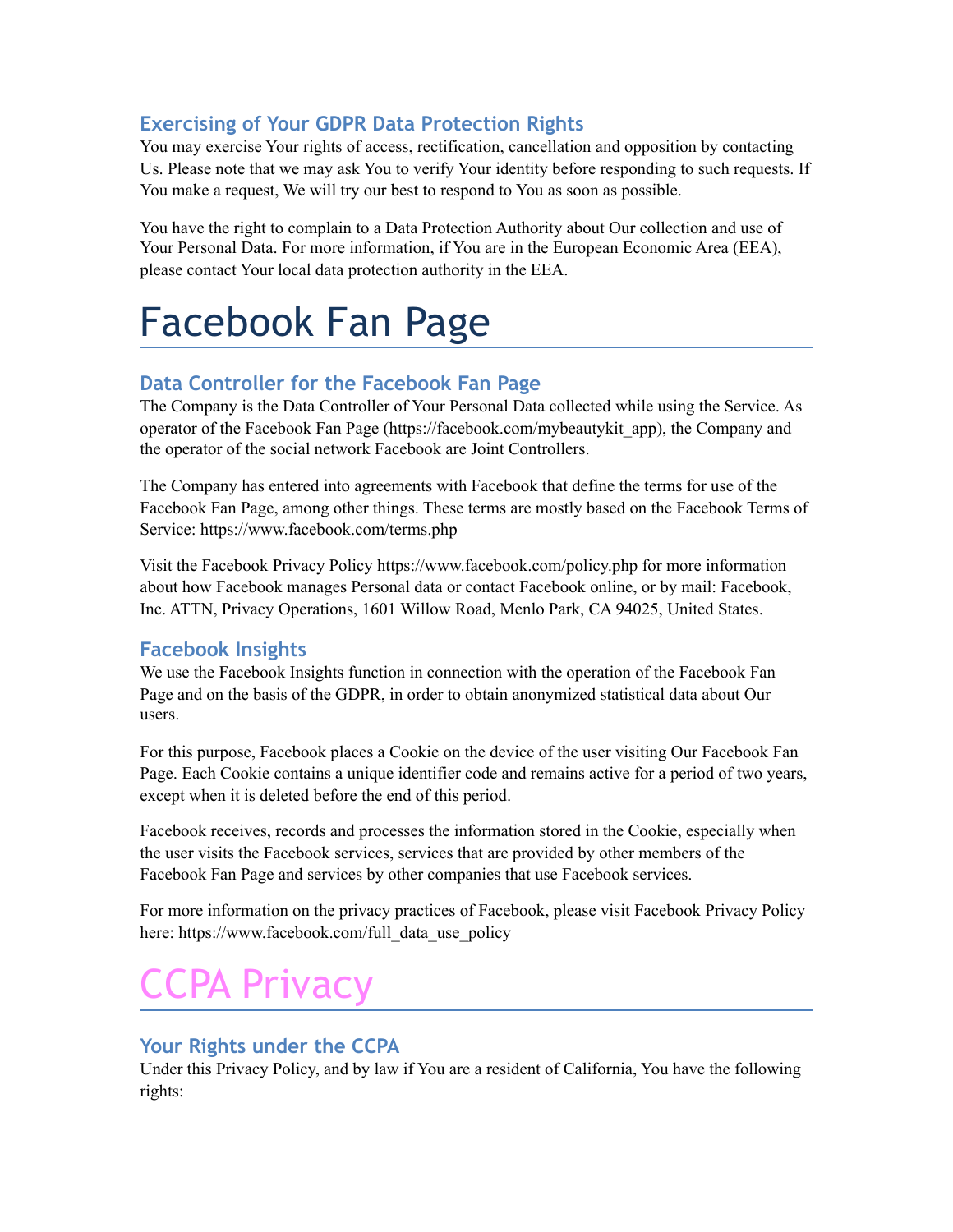- **The right to notice.** You must be properly notified which categories of Personal Data are being collected and the purposes for which the Personal Data is being used.
- **The right to access / the right to request.** The CCPA permits You to request and obtain from the Company information regarding the disclosure of Your Personal Data that has been collected in the past 12 months by the Company or its subsidiaries to a third-party for the third party's direct marketing purposes.
- **The right to say no to the sale of Personal Data.** You also have the right to ask the Company not to sell Your Personal Data to third parties. You can submit such a request by visiting our "Do Not Sell My Personal Information" section or web page.

**The right to know about Your Personal Data.** You have the right to request and obtain from the Company information regarding the disclosure of the following:

- The categories of Personal Data collected
- The sources from which the Personal Data was collected
- The business or commercial purpose for collecting or selling the Personal Data
- Categories of third parties with whom We share Personal Data
- The specific pieces of Personal Data we collected about You
- **The right to delete Personal Data.** You also have the right to request the deletion of Your Personal Data that have been collected in the past 12 months.

**The right not to be discriminated against.** You have the right not to be discriminated against for exercising any of Your Consumer's rights, including by:

- Denying goods or services to You
- Charging different prices or rates for goods or services, including the use of discounts or other benefits or imposing penalties
- Providing a different level or quality of goods or services to You
- Suggesting that You will receive a different price or rate for goods or services or a different level or quality of goods or services.

## **Exercising Your CCPA Data Protection Rights**

In order to exercise any of Your rights under the CCPA, and if you are a California resident, You can email or call us or visit our "Do Not Sell My Personal Information" section or web page.

The Company will disclose and deliver the required information free of charge within 45 days of receiving Your verifiable request. The time period to provide the required information may be extended once by an additional 45 days when reasonable necessary and with prior notice.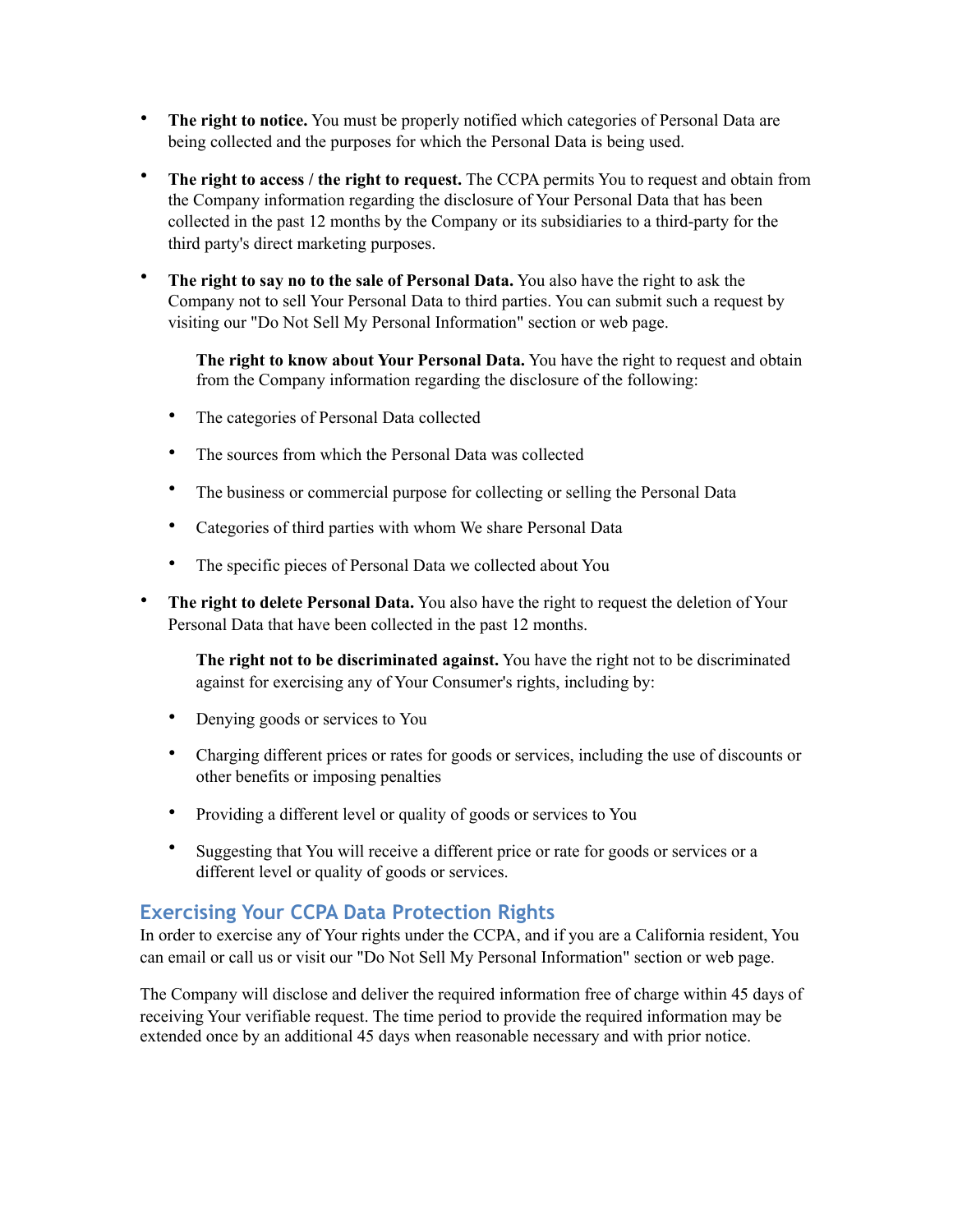## **Do Not Sell My Personal Information**

We do not sell personal information. However, the Service Providers we partner with (for example, our advertising partners) may use technology on the Service that "sells" personal information as defined by the CCPA law.

If you wish to opt out of the use of your personal information for interest-based advertising purposes and these potential sales as defined under CCPA law, you may do so by following the instructions below.

Please note that any opt out is specific to the browser You use. You may need to opt out on every browser that you use.

#### **Website**

You can opt out of receiving ads that are personalized as served by our Service Providers by following our instructions presented on the Service:

- From Our "Cookie Consent" notice banner
- Or from Our "CCPA Opt-out" notice banner
- Or from Our "Do Not Sell My Personal Information" notice banner
- Or from Our "Do Not Sell My Personal Information" link

The opt out will place a cookie on Your computer that is unique to the browser You use to opt out. If you change browsers or delete the cookies saved by your browser, you will need to opt out again.

#### **Mobile Devices**

Your mobile device may give you the ability to opt out of the use of information about the apps you use in order to serve you ads that are targeted to your interests:

- "Opt out of Interest-Based Ads" or "Opt out of Ads Personalization" on Android devices
- "Limit Ad Tracking" on iOS devices

You can also stop the collection of location information from Your mobile device by changing the preferences on your mobile device.

## "Do Not Track" Policy as Required by California Online Privacy Protection Act (CalOPPA)

Our Service does not respond to Do Not Track signals.

However, some third party websites do keep track of Your browsing activities. If You are visiting such websites, You can set Your preferences in Your web browser to inform websites that You do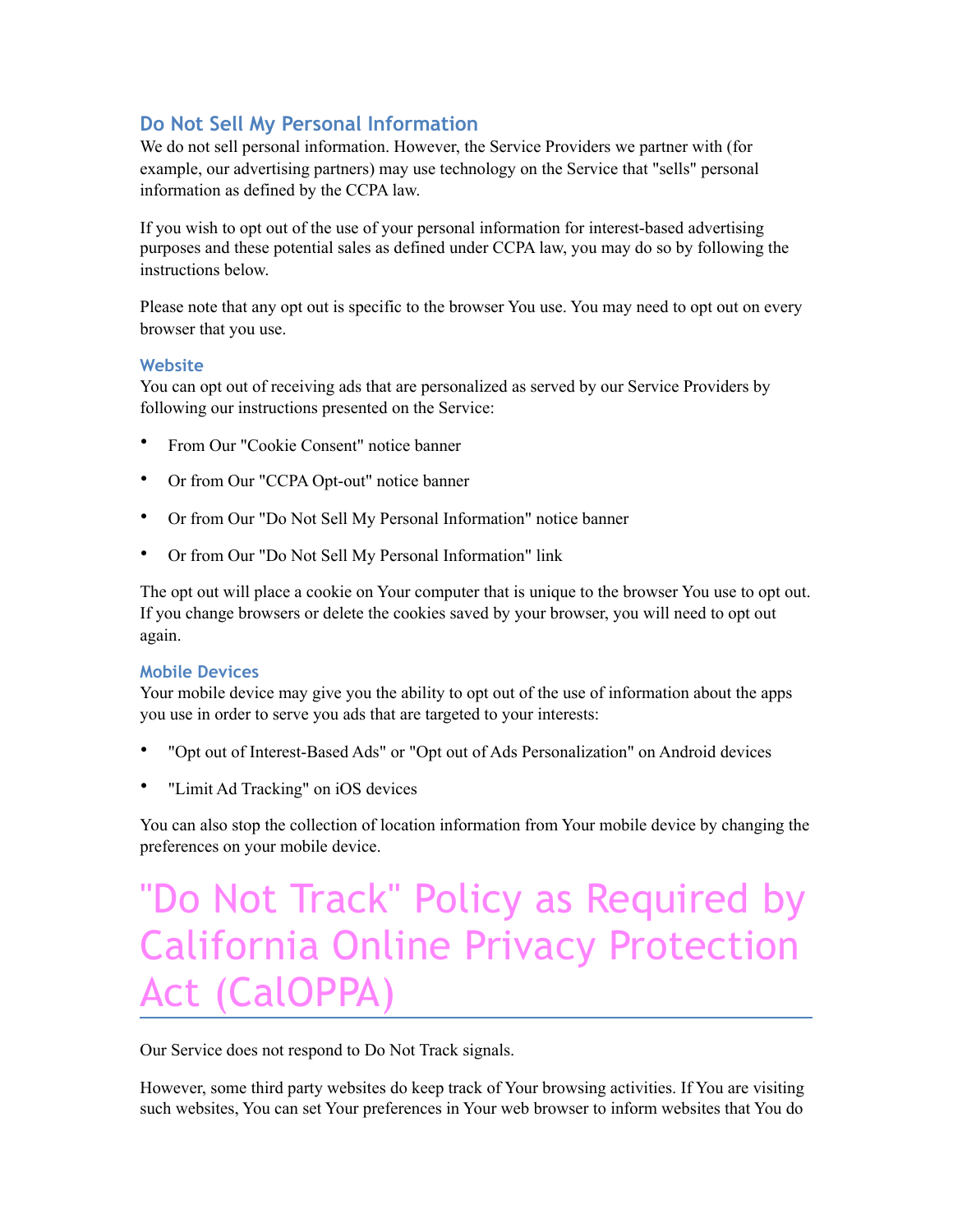not want to be tracked. You can enable or disable DNT by visiting the preferences or settings page of Your web browser.

# Children's Privacy

Our Service does not address anyone under the age of 13. We do not knowingly collect personally identifiable information from anyone under the age of 13. If You are a parent or guardian and You are aware that Your child has provided Us with Personal Data, please contact Us. If We become aware that We have collected Personal Data from anyone under the age of 13 without verification of parental consent, We take steps to remove that information from Our servers.

If We need to rely on consent as a legal basis for processing Your information and Your country requires consent from a parent, We may require Your parent's consent before We collect and use that information.

## Your California Privacy Rights (California's Shine the Light law)

Under California Civil Code Section 1798 (California's Shine the Light law), California residents with an established business relationship with us can request information once a year about sharing their Personal Data with third parties for the third parties' direct marketing purposes.

If you'd like to request more information under the California Shine the Light law, and if you are a California resident, You can contact Us using the contact information provided below.

## California Privacy Rights for Minor Users (California Business and Professions Code Section 22581)

California Business and Professions Code section 22581 allow California residents under the age of 18 who are registered users of online sites, services or applications to request and obtain removal of content or information they have publicly posted.

To request removal of such data, and if you are a California resident, You can contact Us using the contact information provided below, and include the email address associated with Your account.

Be aware that Your request does not guarantee complete or comprehensive removal of content or information posted online and that the law may not permit or require removal in certain circumstances.